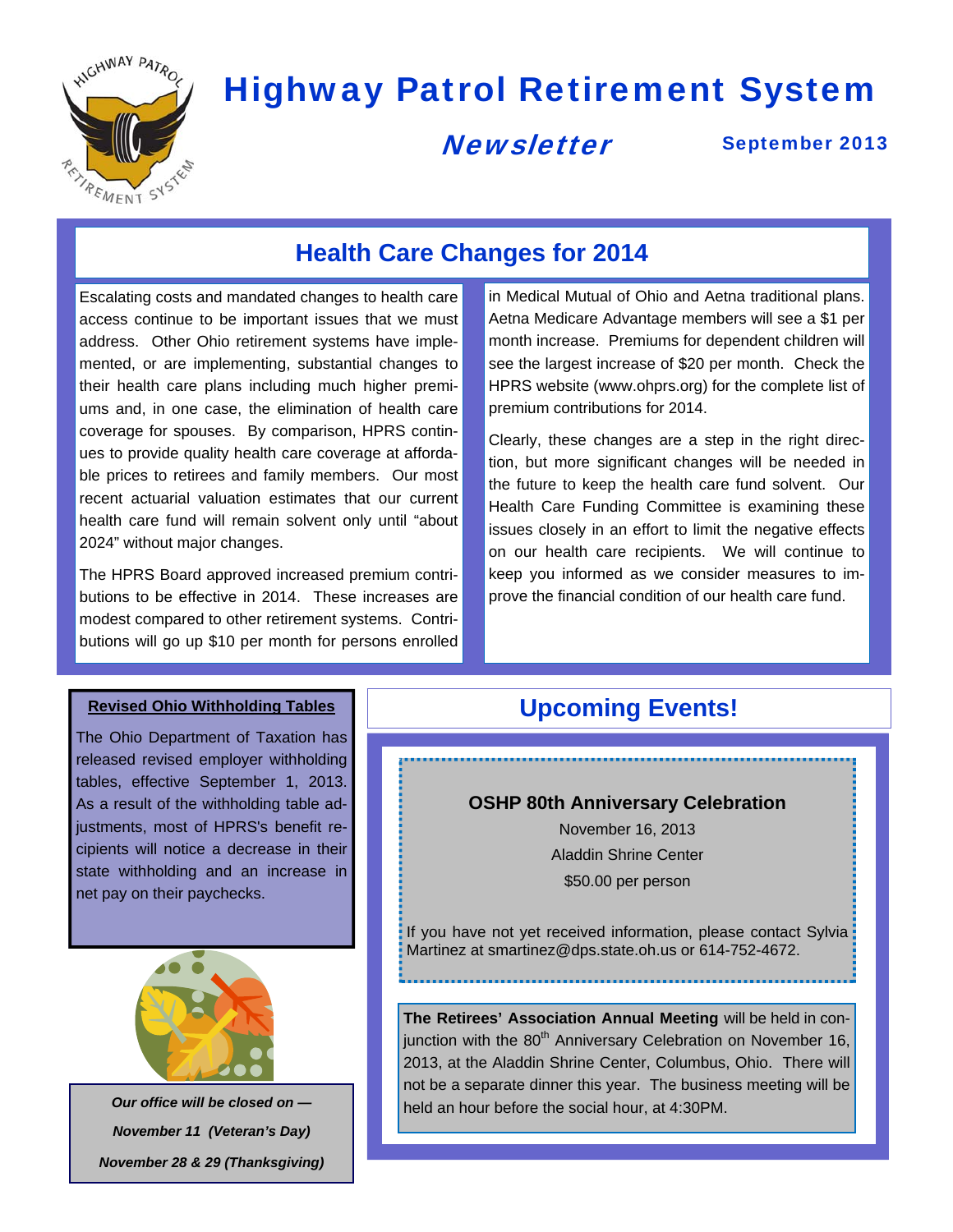

#### **Board News**

Colonel Paul Pride and Sergeant Jeremy Mendenhall were sworn in as new board members, and Lieutenant (ret.) Larry Davis was sworn in as a re-elected member at the August 15, 2013, board meeting.

Lieutenant Heidi Marshall (not shown) was sworn in as a re-elected member earlier. Congratulations to all.

Doctor Earl Metz retired as our medical advisor in July and was recognized for 10 years of service. Director (ret. Col.) John Born and Staff Lieutenant Anthony Bradshaw were recognized by new Board Chair, Captain Cory Davies, for their years of service to HPRS. Their leadership and contribution to HPRS are greatly appreciated.



**The DROP interest rate for July 1, 2013 through December 31, 2013 has been set at 1.170%.** 

#### **HPRS Board of Trustees**

**Capt. Cory Davies, Chair Maj. (ret.) Darryl Anderson, Vice-Chair Maj. (ret.) JP Allen Kenneth Boyer Lt. (ret.) Larry Davis Lt. Heidi Marshall Sgt. Jeremy Mendenhall Col. Paul Pride Capt. Carl Roark Lt. Andre Swinerton Joseph Thomas** 

#### **Legal Corner**

In this week's legal corner, I wanted to discuss an issue that has become more and more common in recent years – divorce and the division of pension benefits. If you agree (or the court orders) that your pension will be split as part of the divorce, you will need to complete a division of property order (DOPO). The DOPO is a very specialized form and is the only form that can be used. You can find a DOPO on the HPRS webpage listed under "Members" then "Forms." As I am sure you would agree, the division of someone's pension does not leave room for error, so the law requires us to reject any DOPO that is not completed with a pretty high level of precision – even if the error appears inconsequential.

The DOPO form needs to be completed by you or your attorney, submitted to the court, and the clerk needs to send us a certified copy. This process does carry a cost, so we ask that you work with us prior to submitting it to the court. The HPRS staff is more than

happy to work with you and answer any questions you might have. This extra work upfront will give you the peace of mind that there are no issues that would cause the DOPO to be rejected, starting the process (and cost) over again.



—Dennis Smith, General Counsel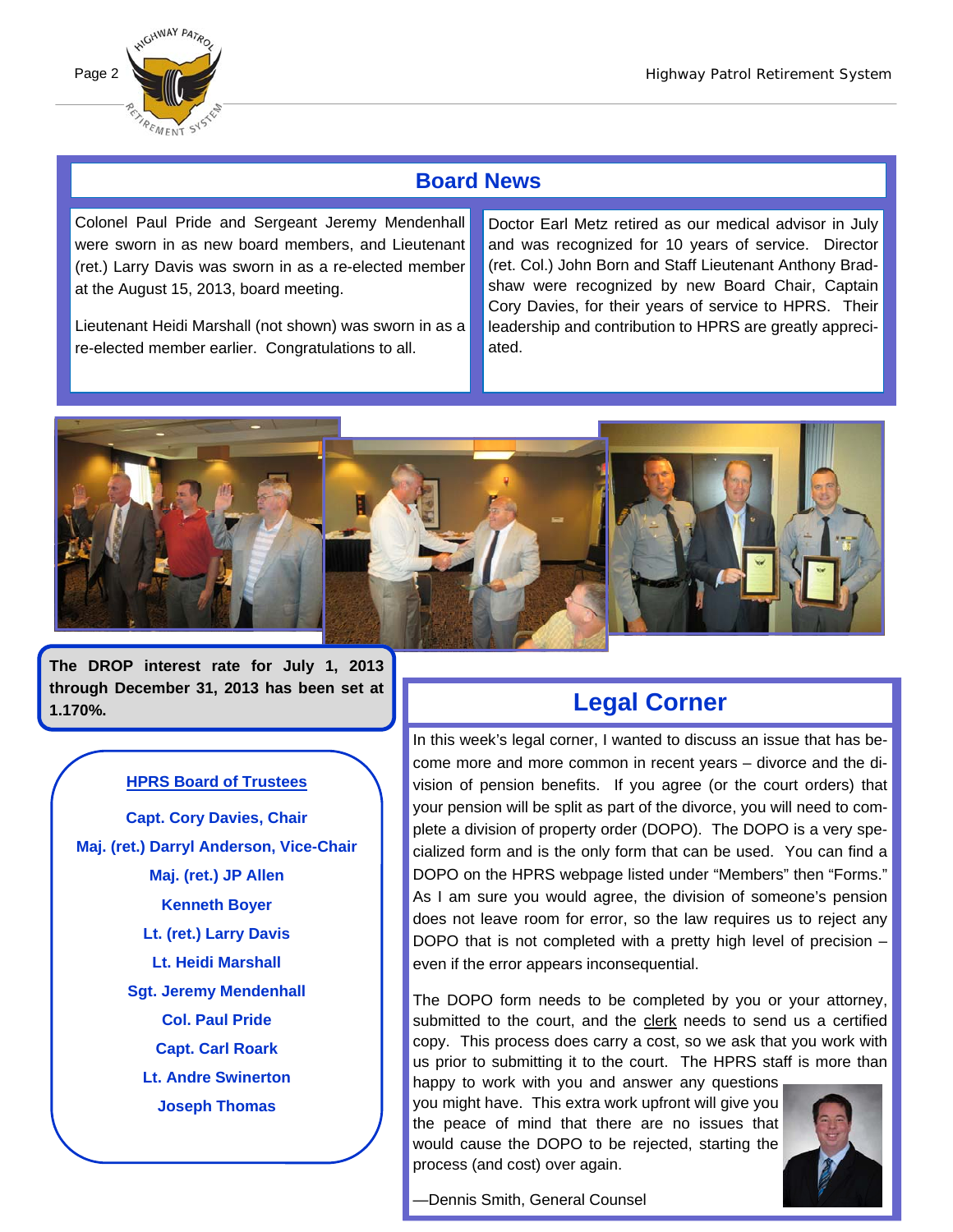

### **Highlights of 2014 Health Care Changes**

| <b>Premium Contributions/Month</b>             | <b>Primary Coverage</b> | Secondary Coverage                                               |
|------------------------------------------------|-------------------------|------------------------------------------------------------------|
| Retiree                                        | \$59.00                 | \$39.00                                                          |
| Spouse                                         | \$117.00                | \$97.00                                                          |
| Dependent / Surviving Children                 | $$50.00*$               | \$30.00                                                          |
| <b>Surviving Spouse</b>                        | \$59.00                 | \$39.00                                                          |
| *50.00 per child, maximum premium \$300.00     |                         |                                                                  |
|                                                |                         | <b>Helpful Tip!</b>                                              |
| Aetna Medicare Advantage (Medicare Part A & B) |                         | Remember to check all bills and                                  |
| <b>Premium Contributions/Month</b>             | Medicare A&B            | evidence of coverage for correct                                 |
| Retiree                                        | \$12.00                 | charges. Doctor's offices, hospitals,                            |
| Spouse                                         | \$17.00                 | companies can<br>insurance<br>and                                |
| Dependent                                      | \$17.00                 | sometimes make mistakes and it<br>can save you and HPRS money by |
| Surviving Spouse/Children                      | \$17.00                 | checking these for accuracy.                                     |

#### **Open Enrollment**

**The open enrollment period for 2014 health care is November 1-30. If you would like to change your coverage in any way, please complete a new Health Care Election form. Keep in mind that you need to contact HPRS if there is a change in your employment status. If you do not have any changes, coverage will continue as previously selected.** 



<u>i kacamatan ing Kabupatèn Ing Kabupatèn Ing Kabupatèn Ing Kabupatèn Ing Kabupatèn Ing Kabupatèn Ing Kabupatèn Ing Kabupatèn Ing Kabupatèn Ing Kabupatèn Ing Kabupatèn Ing Kabupatèn Ing Kabupatèn Ing Kabupatèn Ing Kabupatèn</u>

 **Commemorative Weapon Order Update:** Order forms are expected to go out in mid-September. We will pass on the information as soon as we receive it from OSHP.

#### **HPRS Facts & Figures**

|                                   | <b>Number</b> | <b>Average Benefit</b> | <b>Average Age</b> |
|-----------------------------------|---------------|------------------------|--------------------|
| <b>Service Retirees</b>           | 1,093         | \$42,742               | 65.9               |
| <b>Surviving Spouses/Children</b> | 246/21        | \$16,444/\$2,175       | 74.9/22.0          |
| <b>Disability Retirees</b>        | 122           | \$33,404               | 52.9               |
| <b>Total</b>                      | 1,482         | \$37,038               | 65.7               |

Data as of 9/1/2013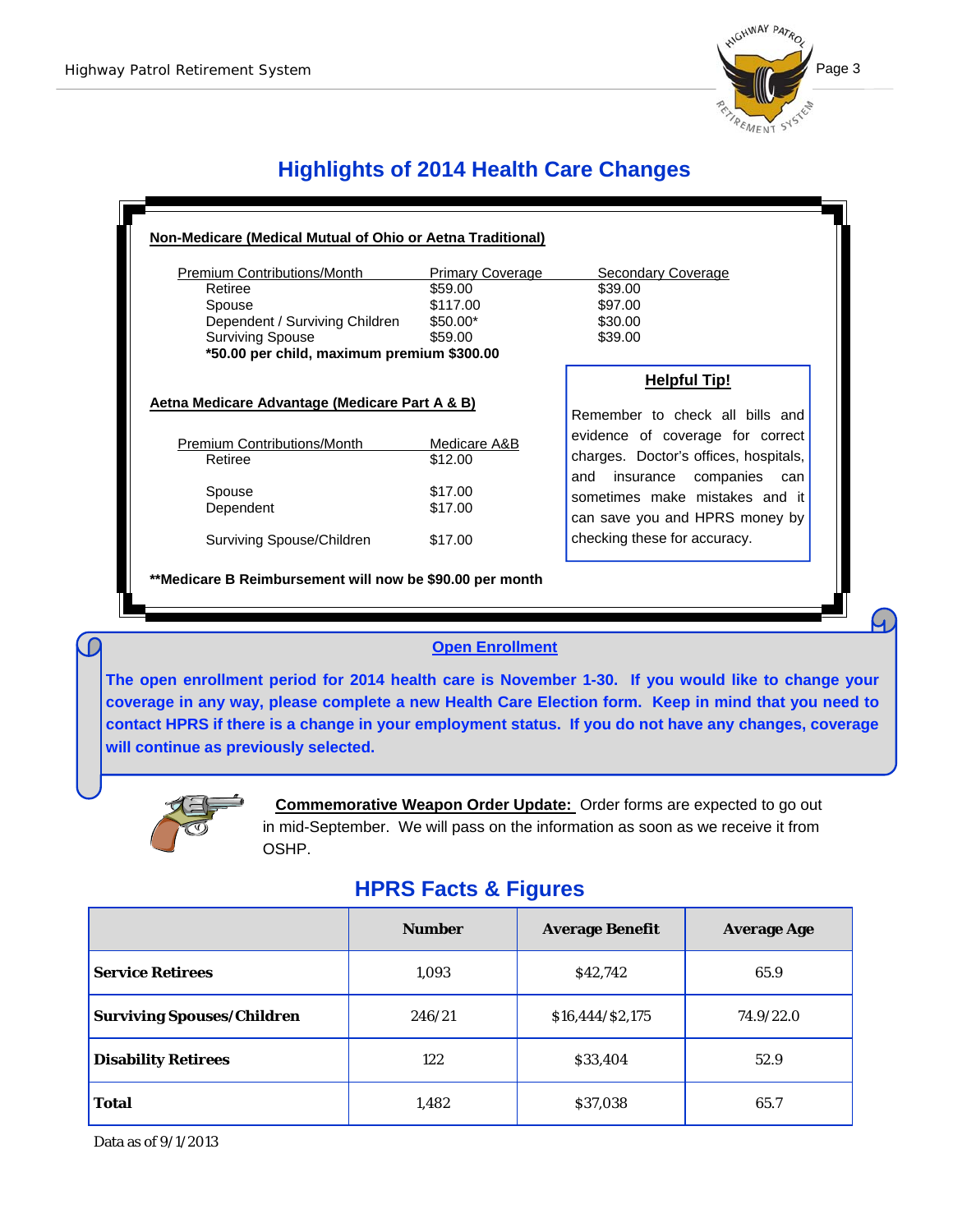

## **Sunbird - August 2013**



**On August 24, 2013, the annual Sunbird Reunion was held at the Ohio Veteran's Home Pavilion in Sandusky, Ohio. Over 100 retirees and spouses were in attendance. Thanks go out to Gabe Ferencz, Matt Manly, Ruth Ann Emerick, and Dave Maley for their efforts in hosting this year's event!** 





ciation Snowbird Reunion will be held in Naples, FL, February 27 – March 2, 2014. Information can be obtained by going onto the Retirees' Association website at OSHPRetiree.org and accessing the "Members Only" tab.

## **HPRS Investment Returns**

| Date       | <b>Investment Portfolio</b><br><b>Market Value</b> | YTD<br>Increase/(Decrease) |
|------------|----------------------------------------------------|----------------------------|
| 7/31/2013  | \$769,372,000                                      | 10.1%                      |
| 6/30/2013  | \$745,829,000                                      |                            |
| 3/31/2013  | \$749,183,000                                      |                            |
| 12/31/2012 | \$717,036,000                                      |                            |
| 12/31/2011 | \$679.404.000                                      |                            |

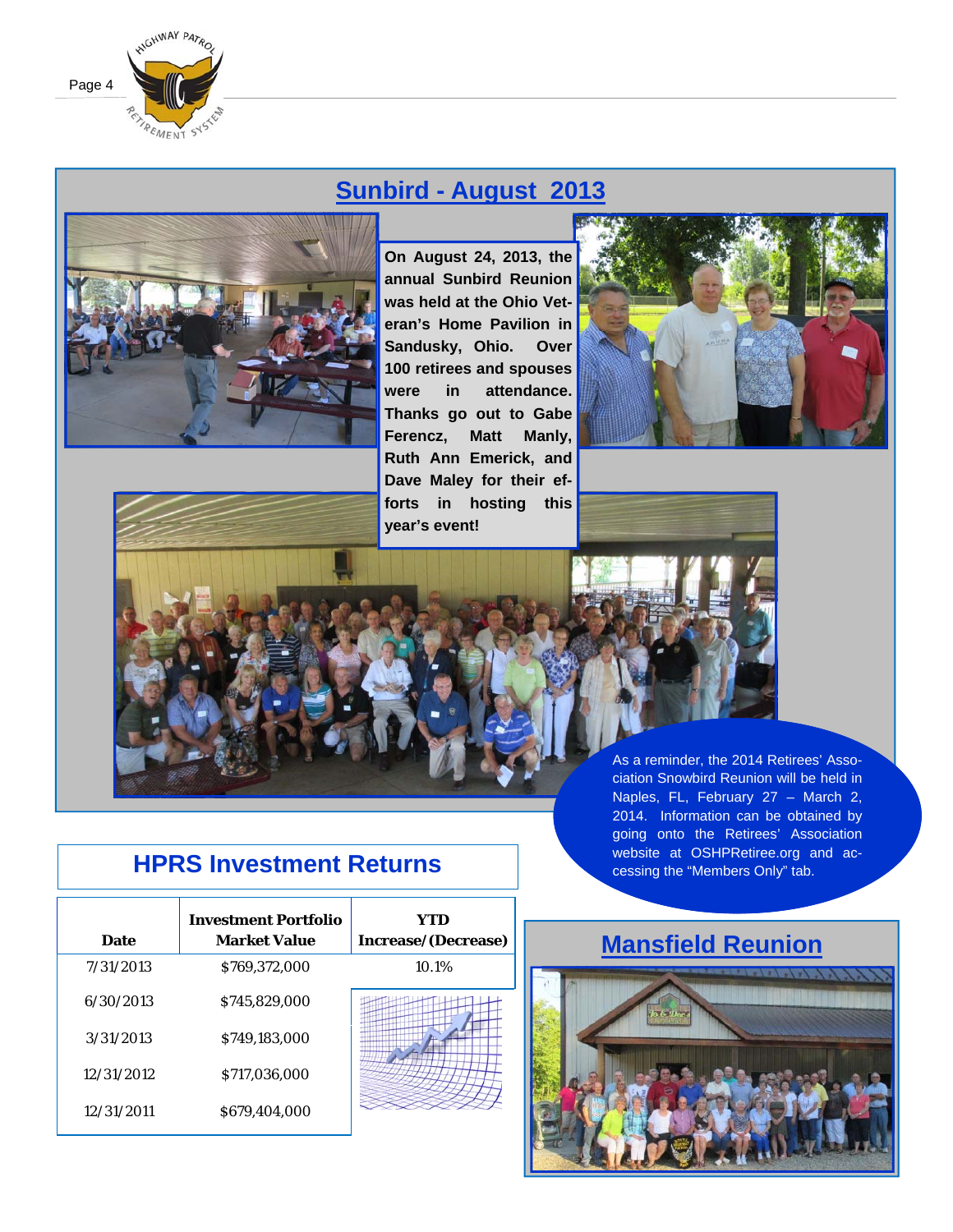

#### **Personal Medication Coach**

Some OHPRS members should expect to start receiving phone calls and letters from the University of Arizona College of Pharmacy. Beginning October 1<sup>st</sup> 2013, OHPRS will begin offering an extra level of pharmacist support over the phone to members with more than one ongoing chronic condition. The program is called "Personal Medication Coach" and is the result of a partnership between Express Scripts and the pharmacists at the University of Arizona College of Pharmacy. If you qualify for the program, you may receive phone calls and letters offering to set up an appointment for your one-on-one conversation with a pharmacist or licensed intern. These phone calls typically last 30 minutes and cover any questions you may have, including discussing any potential harmful drug interactions, proper dosing and potential cheaper drug alternatives. To qualify for this **free program**, you must be using 4 regular medications for at least 2 of the following conditions:

- **Asthma/COPD**
- **Diabetes**
- **Depression**
- **Heart Failure**
- **High Blood Pressure**
- **High Cholesterol**
- **Osteoporosis**
- **Chronic Pain**
- **HIV**



**Please remember to complete your health** care verification form that was **recently mailed to you by September 30, 2013!**

Should you happen to receive a call from the University of Arizona College of Pharmacy, please do not hesitate to take advantage of this valuable service available at no cost to you.

#### **Express Scripts: Helping to Keep Members Healthy!**

Starting in October, OHPRS is partnering with Express These phone calls are designed to understand any poten-Scripts on a new program to help members get the most tial roadblocks that may keep you from taking your medicaletter outreach program is designed to help members stay Express Scripts will provide solutions tailored to you, possion track taking their medications exactly as prescribed by bly including: the doctor. Not taking medications as prescribed is considered one of the most concerning and costly problems in healthcare right now. It is estimated that medication nonadherence costs the healthcare system over \$300 Billion per year and leads to avoidable complications, such as heart attack, stroke, diabetes complications and asthma  $\bullet$ attacks. If you are taking medications for one of the following 5 conditions, you may begin receiving phone calls from Express Scripts:

- Asthma / COPD
- High Cholesterol
- High Blood Pressure
- **Diabetes**
- **Osteoporosis**

out of their pharmacy coverage. This telephone call and tion exactly as prescribed. As a result of the phone call,

- Reminder Pill Boxes
- Assistance with setting up Home Delivery Automatic Refill
- Suggestions for lower cost alternative drugs
- Assistance with getting your prescription renewed when it is out of refills

If you receive one of these phone calls or letters, please help OHPRS and Express Scripts as we work to keep members healthy by taking medications as prescribed by their doctor. All information is kept strictly confidential.